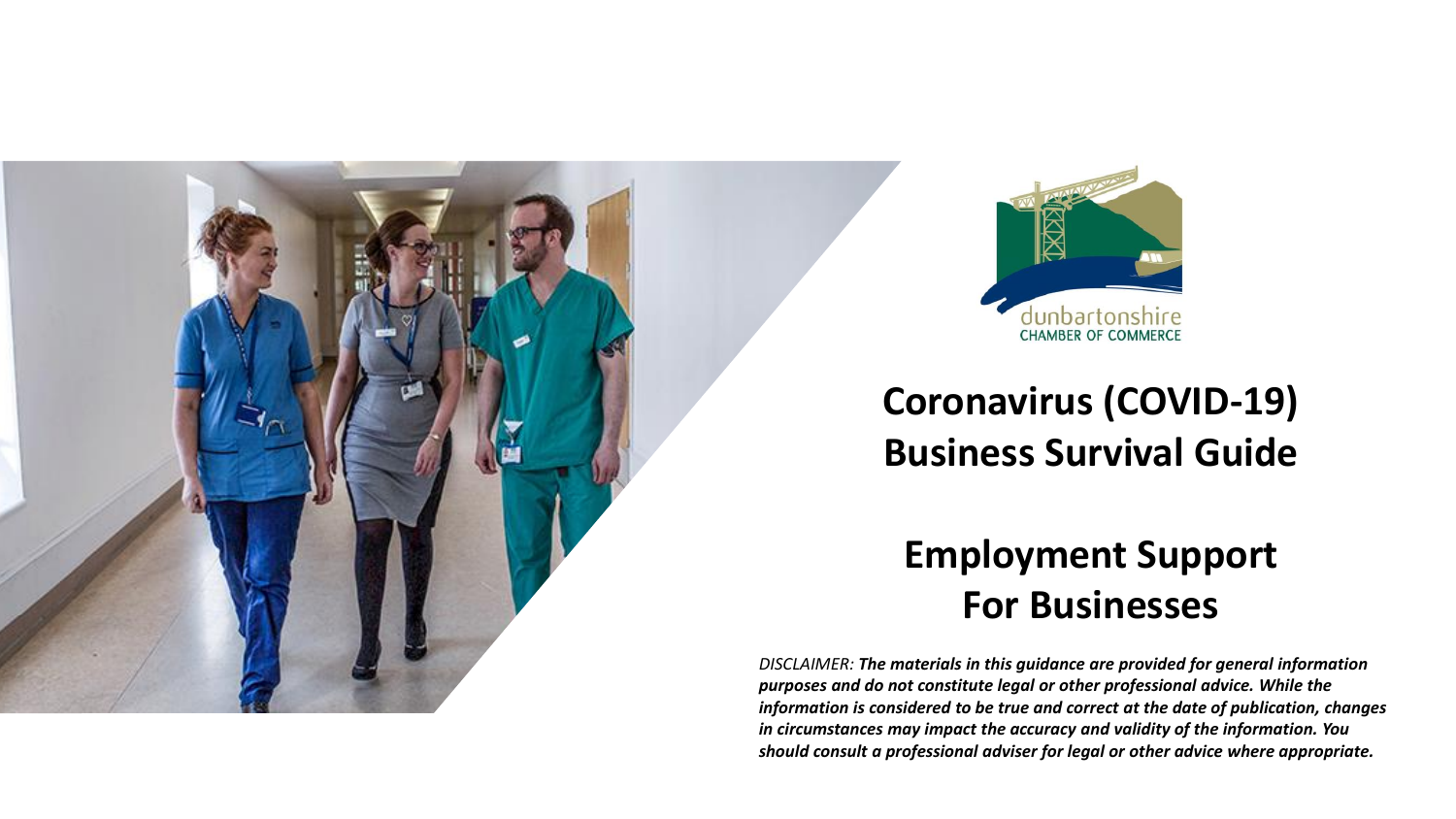



*DISCLAIMER: The materials in this guidance are provided for general information purposes and do not constitute legal or other professional advice. While the information is considered to be true and correct at the date of publication, changes in circumstances may impact the accuracy and validity of the information. You should consult a professional adviser for legal or other advice where appropriate.*

#### **WHAT DOES FURLOUGH MEAN?**



- The word furlough generally means temporary leave of absence from work. This can be due to economic conditions affecting one particular company or matters affecting the country as a whole. Until now the expression has not carried any meaning in UK employment law;
- Furlough leave has been introduced by the government during the coronavirus pandemic to mean leave offered which keeps employees on the payroll without them working. As the furloughed staff are kept on the payroll, this is different to being laid off without pay or being made redundant; and
- People who get furloughed must not work for the employer during the period of furlough but usually return to their job afterwards unless redundancies follow; and
- Any employer in the country (whatever size) will be eligible for the scheme. Charitable and non-profit organisations are included.
- The scheme is intended to apply only to employers who cannot cover staff costs due to COVID-19. These employers can access support to continue paying part of their employee's wage, in order to avoid redundancies.
- It is not known if a large company with sufficient cash flow will be eligible if there is doubt as to whether redundancies would have been made, or if grants will be repayable if employers plan to make redundancies immediately after the coronavirus lockdown and furlough periods come to an end. The government have stated that the payments are grants and not a loan;
- Detailed treasury guidance is expected imminently. This should clarify the mechanics of the scheme; all employers are clearly eligible to apply but we do now know the extent of the evidence required; and
- Presumably public sector employees will not be affected as the scheme applies to employers who cannot cover costs.



**WHICH EMPLOYERS DOES THE CORONAVIRUS JOB RETENTION SCHEME APPLY?**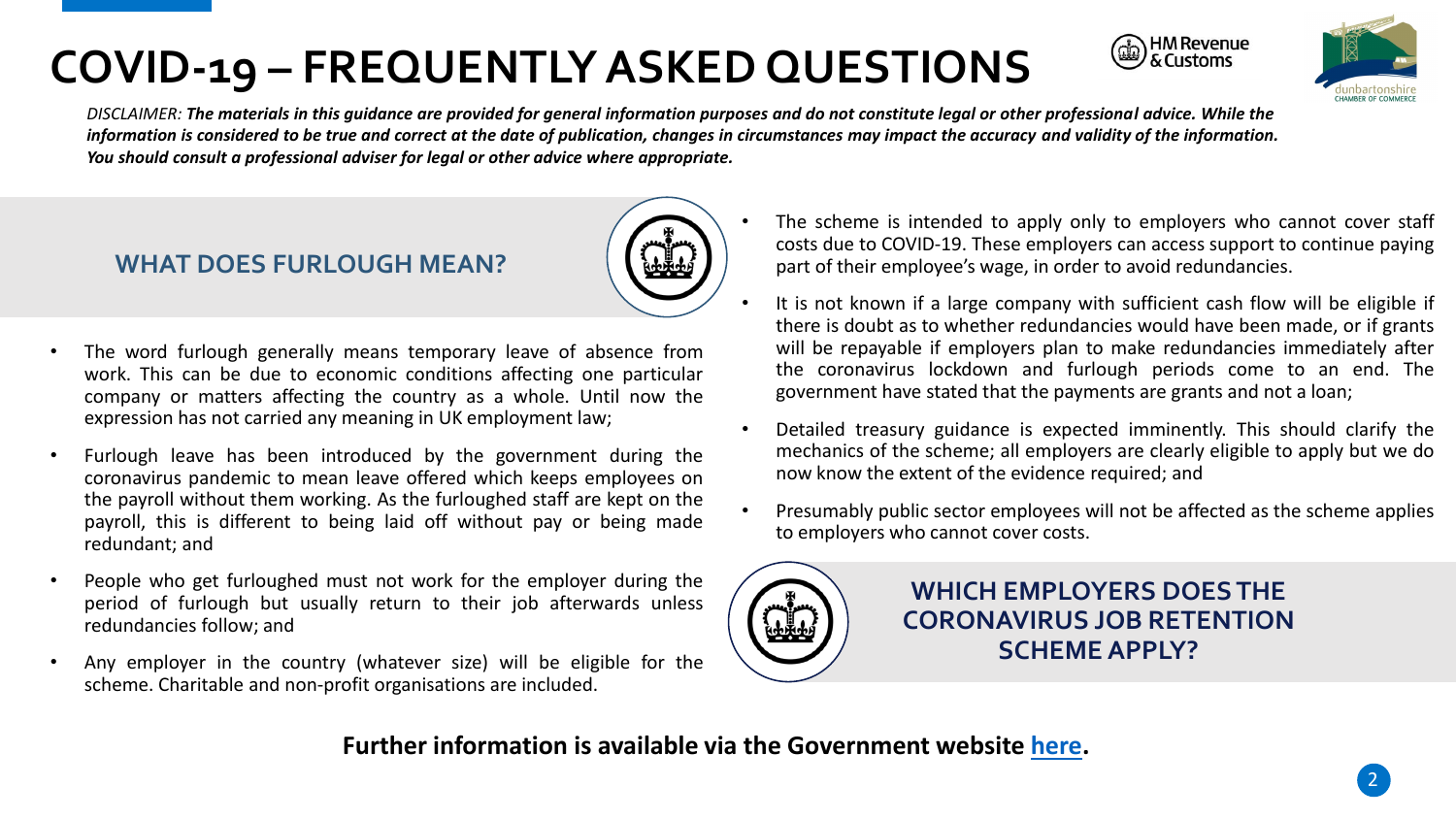



DISCLAIMER: The materials in this guidance are provided for general information purposes and do not constitute legal or other professional advice. While the *information is considered to be true and correct at the date of publication, changes in circumstances may impact the accuracy and validity of the information. You should consult a professional adviser for legal or other advice where appropriate.*

### **HOW CAN EMPLOYERS ACCESS THE CORONAVIRUS JOB RETENTION SCHEME?**



- Employers access the scheme through an online portal. The employer provides details of the affected furloughed employees online and submits information to HMRC about their earnings and any other information required, which will presumably include the employee's NI number.
- Employers should;
	- Fairly select employees affected for being furloughed (the government have not said this but it seems sensible);
	- Decide whether to pay 80% of salary or to supplement it;
	- Gain the employees' written consent unless contractual provisions already cover lay off; and
	- Stop the employees from working if they are now working from home, or send them home from the workplace.
- The employees that can agree to being furloughed are those working for businesses that would otherwise have to dismiss as redundant or lay off part or all of their workforce;
- The 80% wage guarantee will not cover zero-hour contracts or casual workers, unless they work on the PAYE system;
- For employees on zero-hours contracts who are on the PAYE system, their monthly pay in February can be used as a benchmark for furlough pay. It appears that if any employees did not work in February they should claim universal credit;
- Employees staying at home to look after young children are thought to be included in the furlough system in preference to being made redundant; and
- The self-employed are not covered although easier access to benefits will apply to them to cover a drop in income. This includes removing the income floor for universal credit and making an online application process.



**WHICH EMPLOYEES CAN BE FURLOUGHED UNDER THE SCHEME?**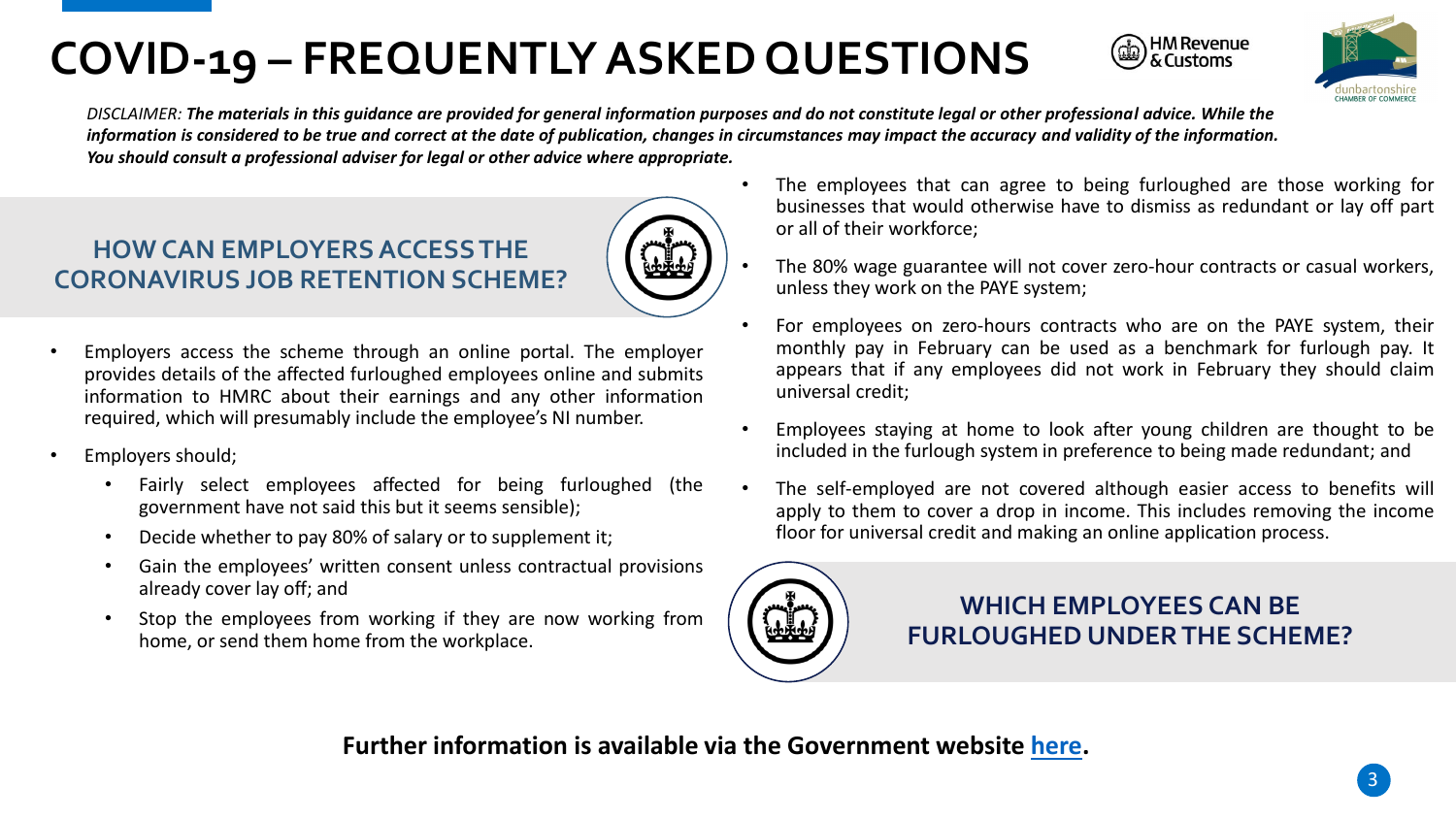



*DISCLAIMER: The materials in this guidance are provided for general information purposes and do not constitute legal or other professional advice. While the information is considered to be true and correct at the date of publication, changes in circumstances may impact the accuracy and validity of the information. You should consult a professional adviser for legal or other advice where appropriate.*

# **DO EMPLOYEES HAVE TO AGREE TO BE**



- Depending on the wording of the employment contract there may be an ability to lay-off workers. Although lay-offs under the Employment Rights Act 1996 are a different legal concept the wording in contracts may enable some employers to impose a furlough period;
- If there is no lay off provision in the existing contract the employer will need to agree with the employee that they going to become furloughed because no work is available. Inevitably employees will mostly agree to this; and
- The main alternative would be dismissal by reason of redundancy with the possibility of a delayed redundancy payment or no redundancy payment (for employees who have worked for less than two years). In most cases employees will agree where the alternative is redundancy.
- **FURLOUGHED?** Yes, if employees do not agree to be furloughed employers can dismiss by reason of redundancy if the redundancy definitions are met and a proper process followed;
	- Some employers may feel that the long-term effect on their business will be inevitable closure or rationalisation.
	- If employers feel furlough is likely to be followed by redundancies it may help to select employees for furlough using a process similar to redundancy selection; and
	- This would involve using objective criteria, such as a scores matrix based on skills, productivity, previous appraisals etc.



**IF EMPLOYEES DO NOT AGREE, CAN THEY BE MADE REDUNDANT?**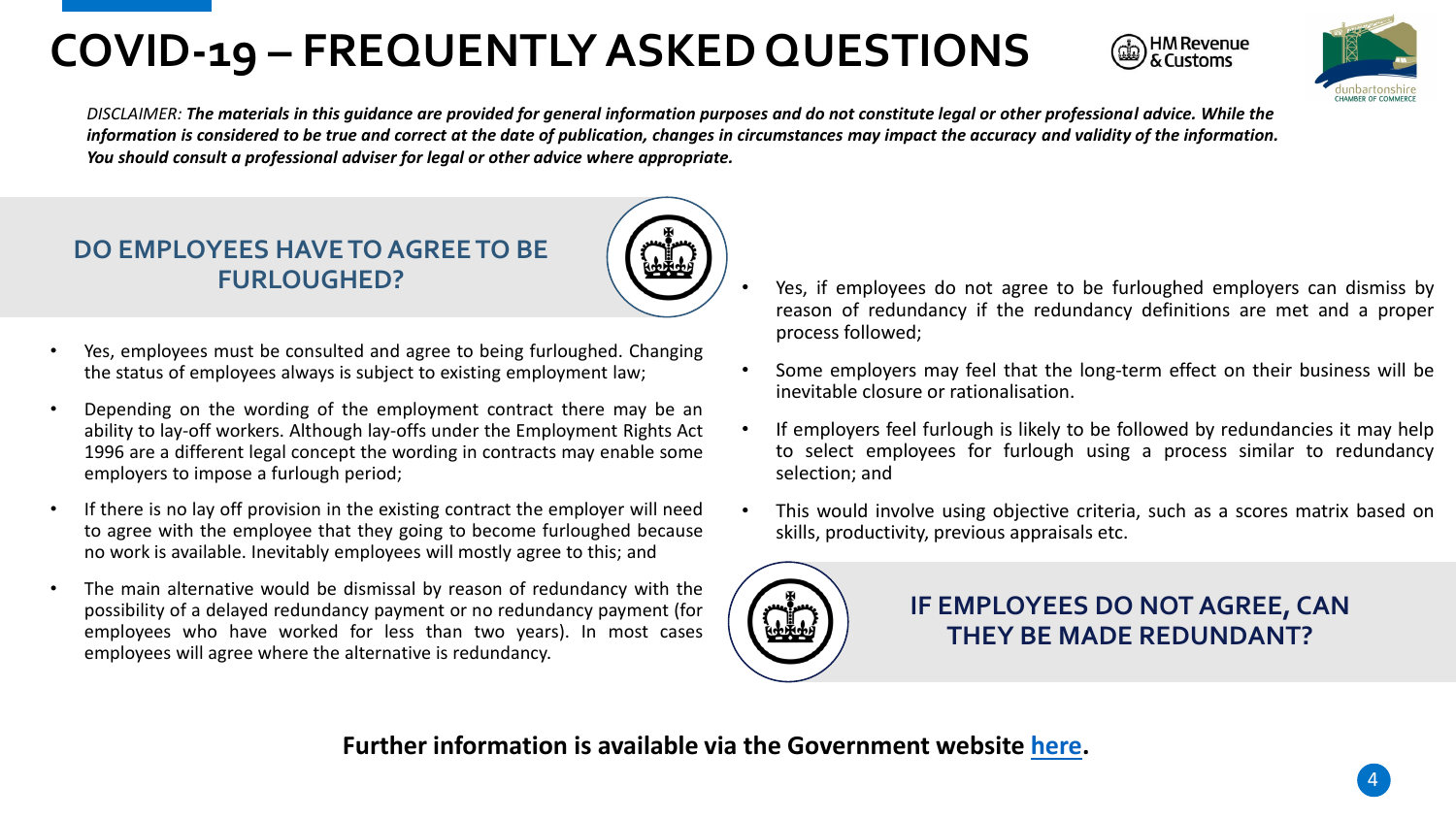



*DISCLAIMER: The materials in this guidance are provided for general information purposes and do not constitute legal or other professional advice. While the information is considered to be true and correct at the date of publication, changes in circumstances may impact the accuracy and validity of the information. You should consult a professional adviser for legal or other advice where appropriate.*

#### **IS AN EMPLOYER REQUIRED TO SUPPLEMENT EMPLOYEES SALARY OVER THE 80%?**

No, employers can make up the additional pay, but they are not required to do so. For employees who have been furloughed employers can choose whether to:

- Only make the salary payment reimbursed by the government;
- Pay all of the difference between the grant and the employee's normal salary; and
- Pay part of the difference between the grant and the employee's normal salary.

Any extra payment the employer chooses to make will be either the additional 20% of salary, or any amount in excess of £2,500. If management choose to pay more, it will depend upon the business' overall health and cashflow affecting the ability to fund payments. Concerns about staff retention once the crisis has passed may also affect decisions being made.

- It is not clear if the furloughed employees will receive £2,500 exactly until more detailed guidance is issued. However, it is logical that employees who earn under £3,125 a month will receive less than £2,500;
	- This is because for those earning £3,125 a month, 80% of salary would be £2,500;
		- Employees who earn less than £3,125 a month normally, will get 80% of their salary for three months (or more).
		- Employees earning in excess £3,125 a month will receive the £2,500 figure, which is less than 80% of their salary for those three months (or more) unless the employer chooses to supplement it.
- The £2,500 may include employer's NI and pension contributions, but this is not yet clear. Therefore £2,500 may end up not being the precise maximum gross pay which the employee receives, if for example, pension contributions are then taken into account.



**WILL FURLOUGHED EMPLOYEES RECEIVE £2.5K EXACTLY?**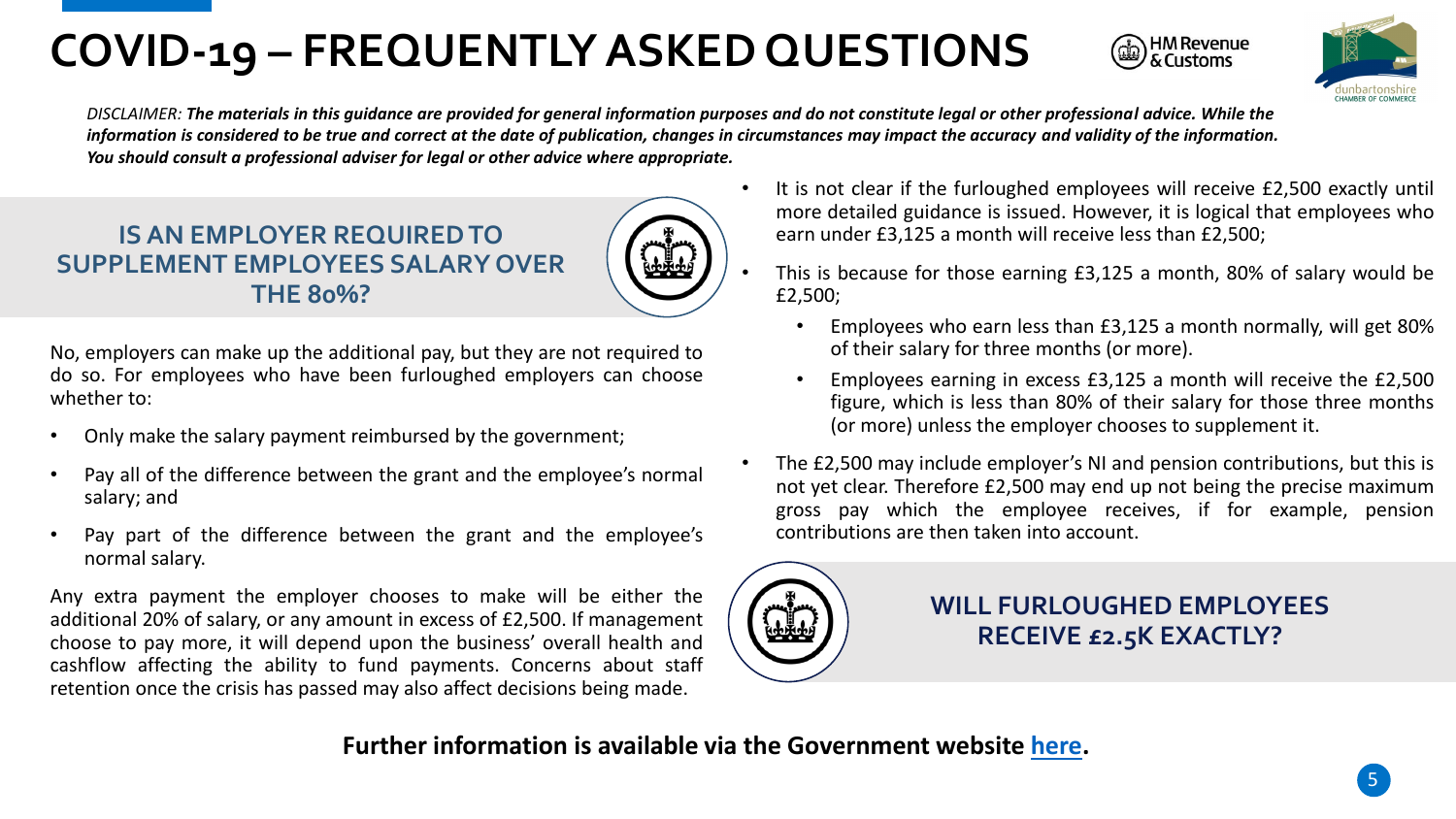### **CHAMBER MEMBERSHIP SUPPORT**



#### **WHAT DO YOU GET WITH QUEST HR SERVICES?**



- Quest's qualified and experienced employment law, HR, health & safety and legal experts will be on hand to deliver the advice you require on a wide range of employment issues;
- Whether on-site, online or on the phone, you can trust the Quest consultants to give you their best at all times;
- Depending on your business needs, Quest can prepare and issue bespoke contracts of employment, employee handbooks and health & safety manuals;
- Whatever your choice you will have access to HR, health & safety and legal libraries containing documents and advice.
- Employment law can be complex and ever changing and keeping up to date can be a time consuming task. Quest provide regular updates and your membership provides access to its team of advisors;
- If you require detailed advice on a specific area of the current Employment Legislation law, please contact the Quest Employment Team for help;
- This HR health check has been designed to identify the main areas and actions you will need to focus on to improve your existing HR situation;
- Quest HR Training Courses can cover techniques to follow when handling difficult situations, legal implications or decision making, while enjoying an excellent quality of training and facilities; and
- A dashboard of Human Resource, Health & Safety and Legal Services advice is available for Chamber members as part of your membership.



**OTHER AVAILABLE RESOURCES**

**Contact your local Chamber who will provide your access details if you do not already**  have these.